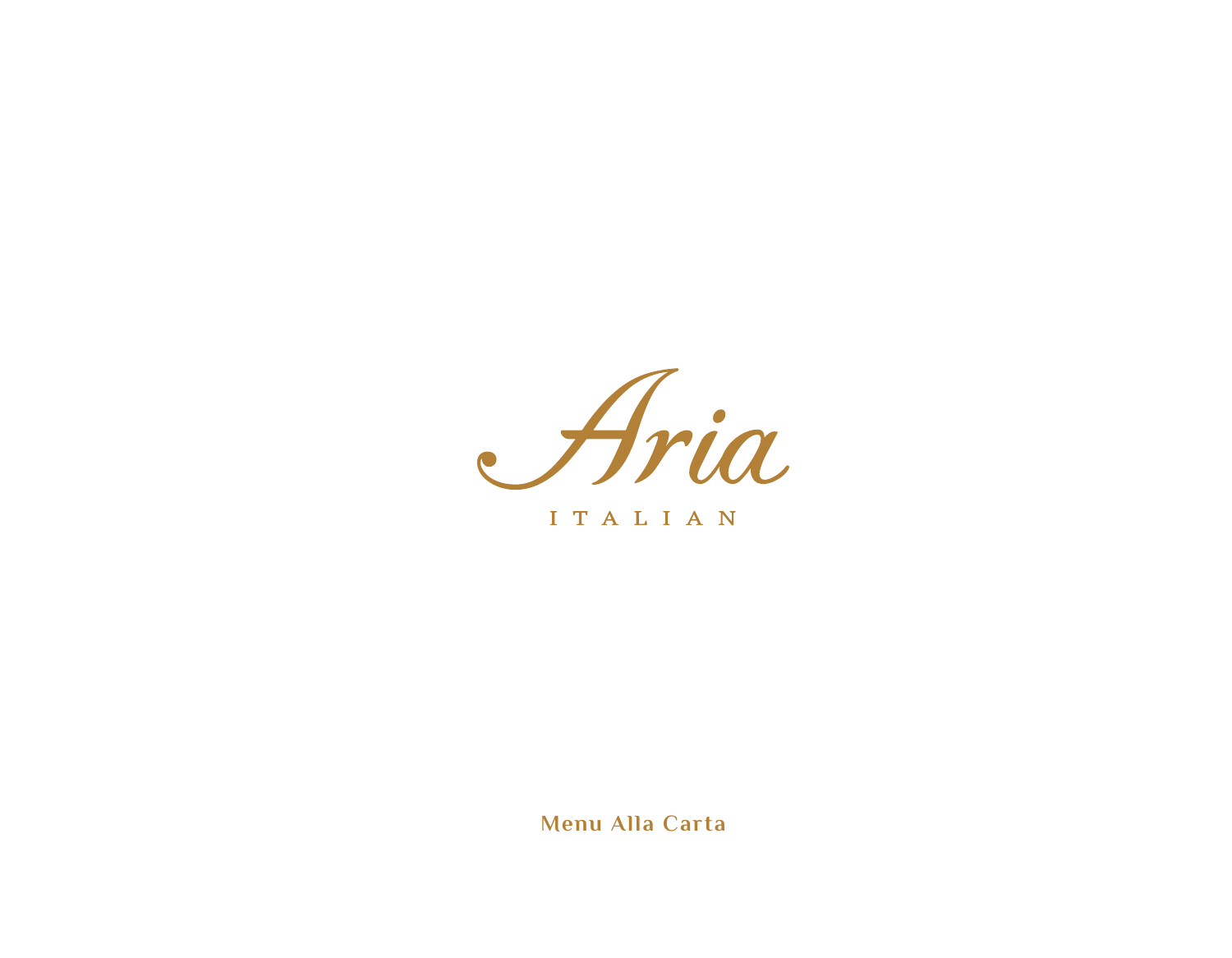# **Primula!**

#### **Follow me as if I had invited you home, sit in our living room and let us tell you...**

Italy has been the cradle of various cultures for centuries, hence a strong culinary history. Today I want to reopen the doors on a journey to discover hidden, omitted but also forgotten ingredients.

Have a nice stay!

Group Executive Chef **Angelo Vecchio**

G. Executive Chef: Angelo Vecchio General Manager: Giammarco Sai Interior Design: Elena Khoo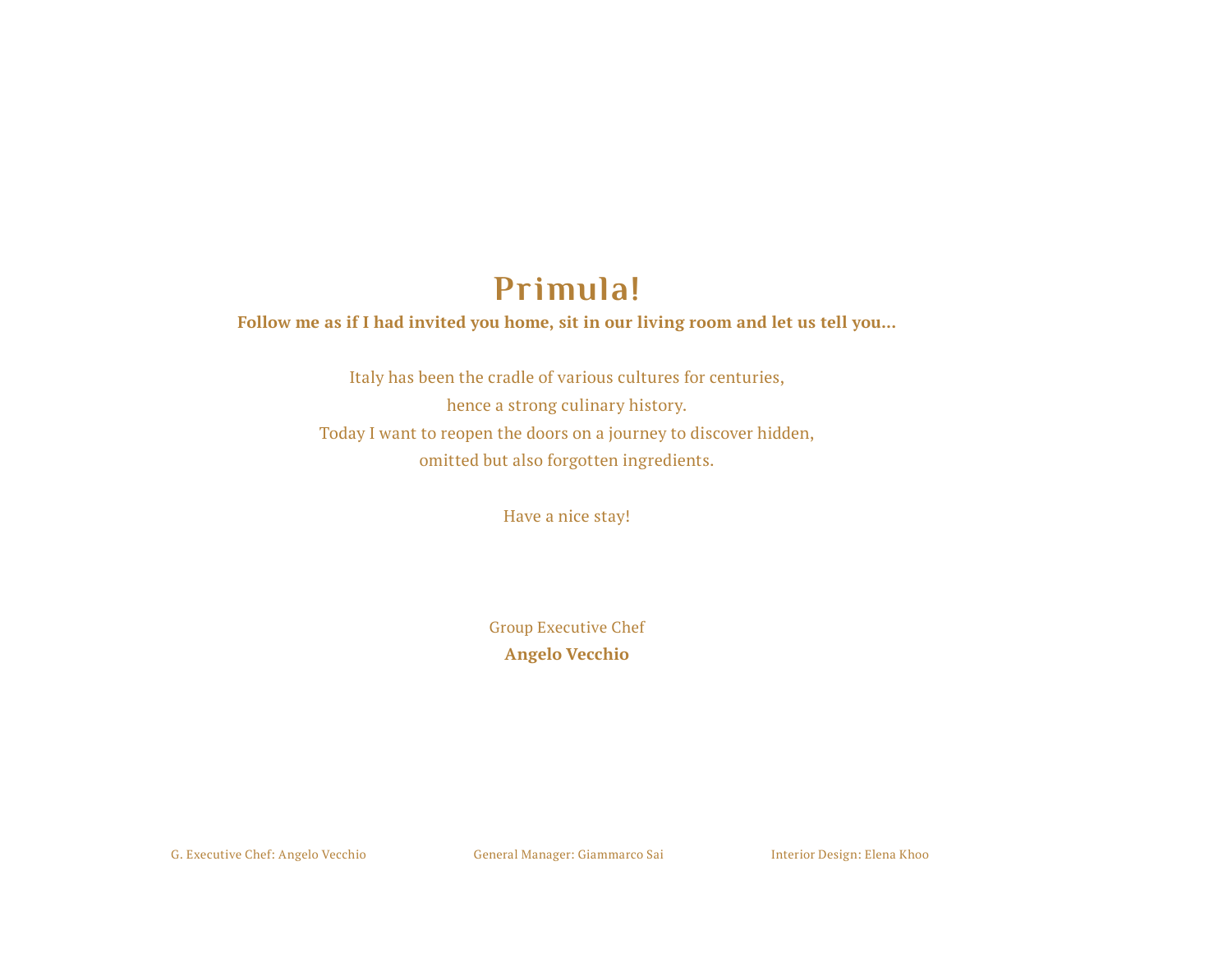#### **Tasting Menus**

#### **La Carta Bianca**

The expression "carta bianca" is to grant total freedom of action to a person. In fact, there is no limitation to what carta bianca can provide when there is only one signature on this paper and in this case the one of our Executive Chef.

#### **La Primula**

**Oyster** | *Lemon Bavaroise, Green Apple Jelly, Caviar* **Al Mare in Salento** | *Frisella, Almonds, Sea Urchin* **Portonovo** | *Aged Risotto, Wild Asparagus, Oyster Cream, Savages Mussels of Portonovo* **Fusilloni** | *Carbonara di Quaglia & Tartufo* **John Dory** | *Artichoke in Different Textures* **Malelingue** | *24h Sous Vide Ox Tongue, Coriander Salsa Verde, Vegetables Scapece* **Cannoli** | *Nutella & Mascarpone*

| Let me choose for you | 1,488 | 7 Courses         | 1,488 |
|-----------------------|-------|-------------------|-------|
| with Wine Pairing     | 1,888 | with Wine Pairing | 1,888 |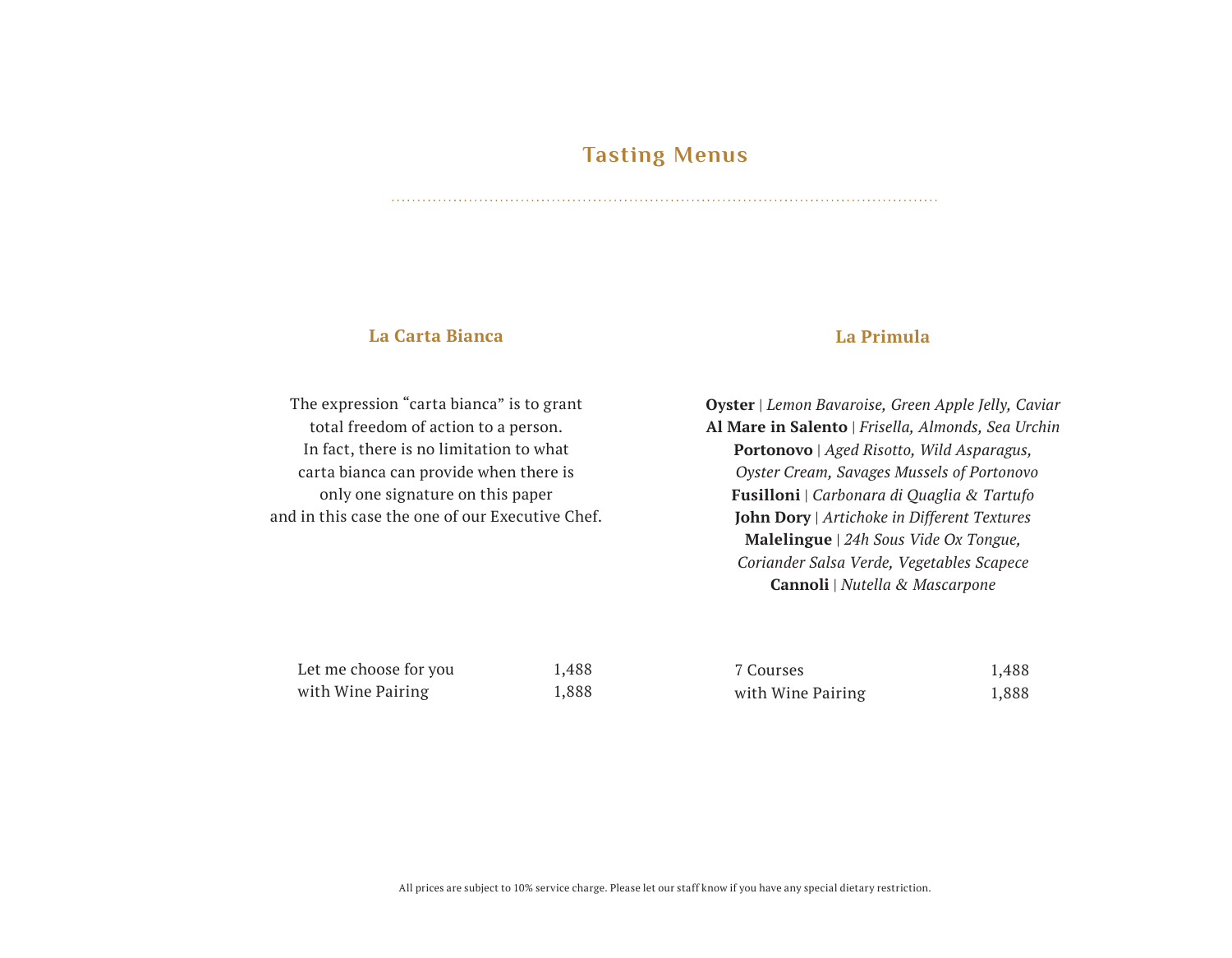# **Antipasti**

| <b>Sottobosco</b> (Undergrowth)<br>Snails of Briona's Hills, Black Garlic Purée, Watercress Sauce, Freeze Dried Capers, Snail Caviar | 198 |
|--------------------------------------------------------------------------------------------------------------------------------------|-----|
| Al Mare in Salento (To the Sea in Salento)<br>Frisella "Apulia durum wheat bread", Fresh Sea Urchin, Sicilian Almond Foam            | 208 |
| Questa non è una Caesar Salad<br>This is not a caesar salad                                                                          | 198 |
| Il Bianconiglio (The White Rabbit)<br>Rabbit Loin Porchetta Style, Garden Leaf, Roasted Tagiasca, Smoked Potato Foam                 | 198 |
| Salmone, Tartufo & Caviale<br>Salmon Tartar, Truffle, Onion & Mustard Seeds Relish, Classic Oscietra                                 | 278 |
| Il Pomod'Oro & la Burrata<br>Cherry Tomato, Burrata d'Andria, Basil Cress                                                            | 238 |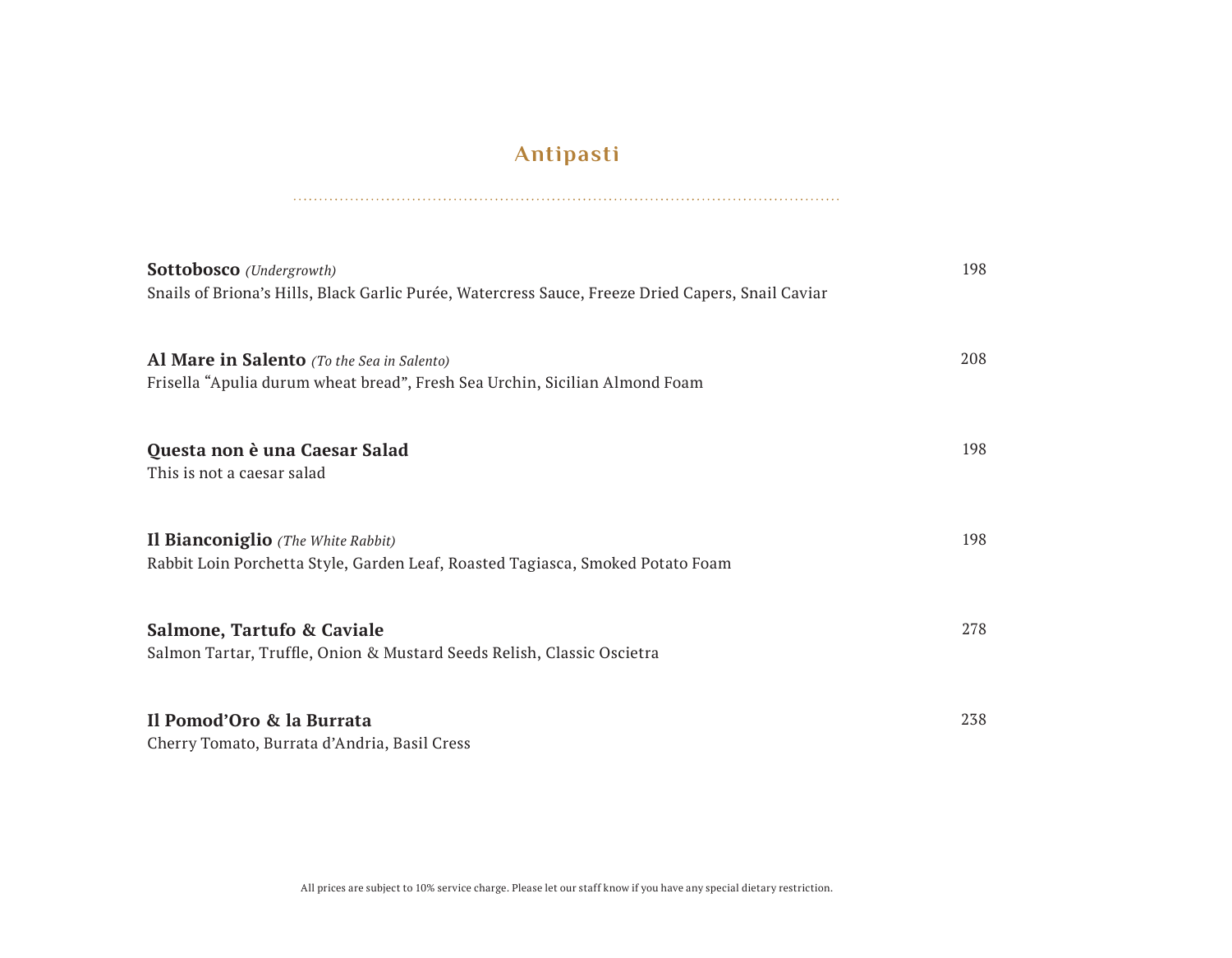# **Paste & Risotti**

| L'Astice & la Tagliatella<br>Lobster Tagliatelle, Zarda Sauce, Bagnacauda Fondue                                                | 298 |
|---------------------------------------------------------------------------------------------------------------------------------|-----|
| <b>Assoluto di Burrata</b> (Absolute of Burrata)<br>Burrata Stuffed Ravioli, Burrata Foam, Burrata Broth, Voatsiperifery Pepper | 198 |
| <b>Portonovo</b><br>Aged Risotto, Asparagus, Oyster Cream, Savages Mussels of Portonovo                                         | 288 |
| Anatrella & Fave<br>Wholewheat Pappardelle, Broad Beans Pesto, Pulled Duck Leg, Pecorino Cheese                                 | 258 |
| Carbonara di Quaglia<br>Large Fusilli Pasta, Quail Ragu, Egg Sauce                                                              | 218 |
| LA Lasagna Aperta<br>Open Lasagna - all the ingredients in a different form                                                     | 278 |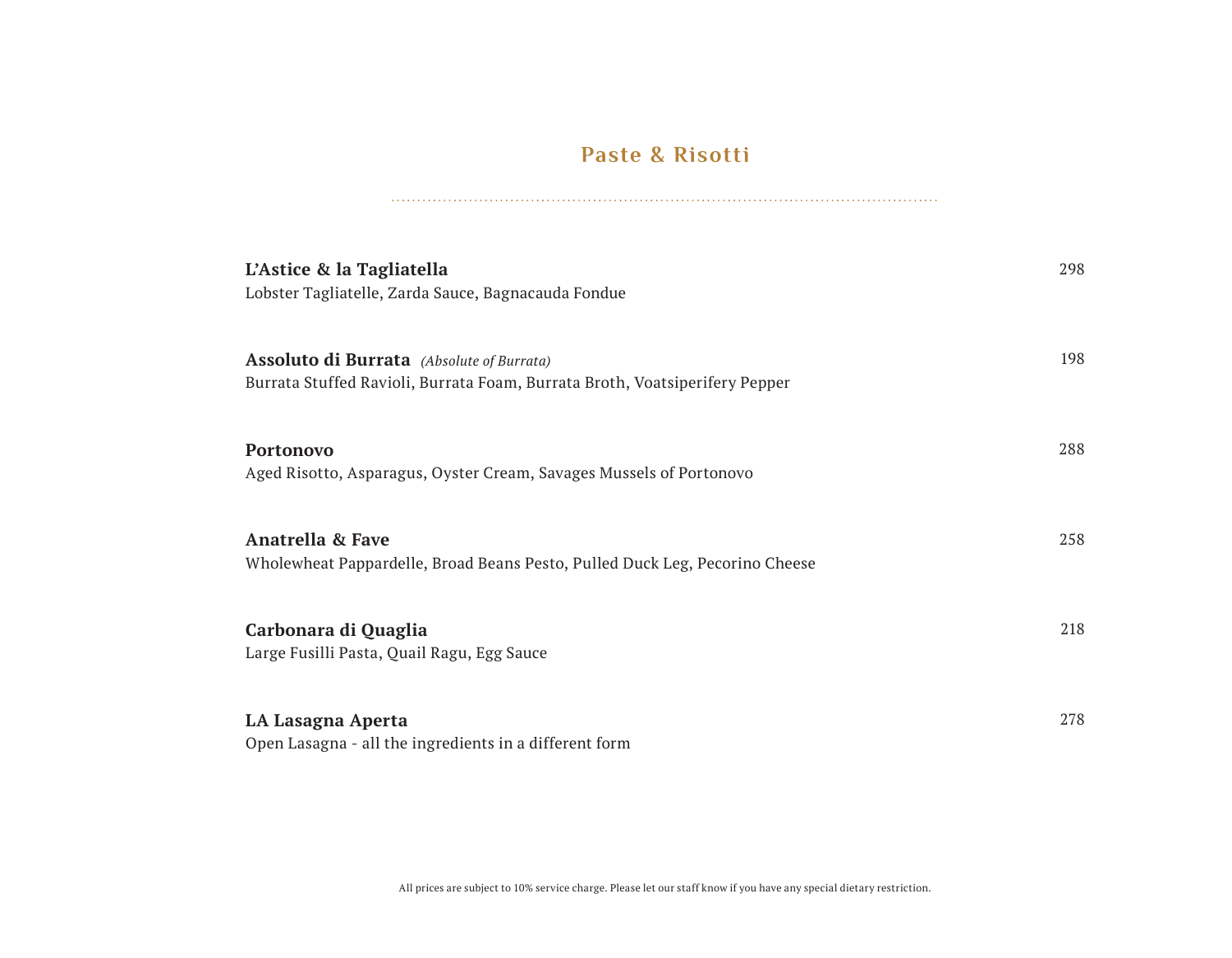#### **Secondi Piatti**

| <b>Una Milanese ad Hong Kong</b> (A Milanese in Hong Kong)<br>Veal Cutlet Milanese Style, Sichuan Style Celtuce, Black Garlic Purée                                                         | 468       |
|---------------------------------------------------------------------------------------------------------------------------------------------------------------------------------------------|-----------|
| "Fiori & Spezie", Il Viaggio del Piccione<br>Honey & Spice Crusted Pigeon, Onion Tart, Topinambur, Cherry & Almond Dressing                                                                 | 358       |
| <b>Malelingue</b> (Gossips)<br>24h Sous Vide Veal Tongue, Coriander Salsa Verde, Vegetables a "Scapece"                                                                                     | 298       |
| <b>San Pietro &amp; Carciofi</b><br>John Dory, Artichoke in Different Textures                                                                                                              | 338       |
| Pescatrice ai Fiori di Zucca<br>Sous Vide Monkfish, Smoked Halibut Stuffed Zucchini Blossom Beignet, Mussels                                                                                | 318       |
| Il Pescato del Giorno Alla Griglia<br>We work closely with small Fishmongers who supply to us the freshest seafood through<br>a fast and direct supply from dock to our kitchen in just 24h | <b>MP</b> |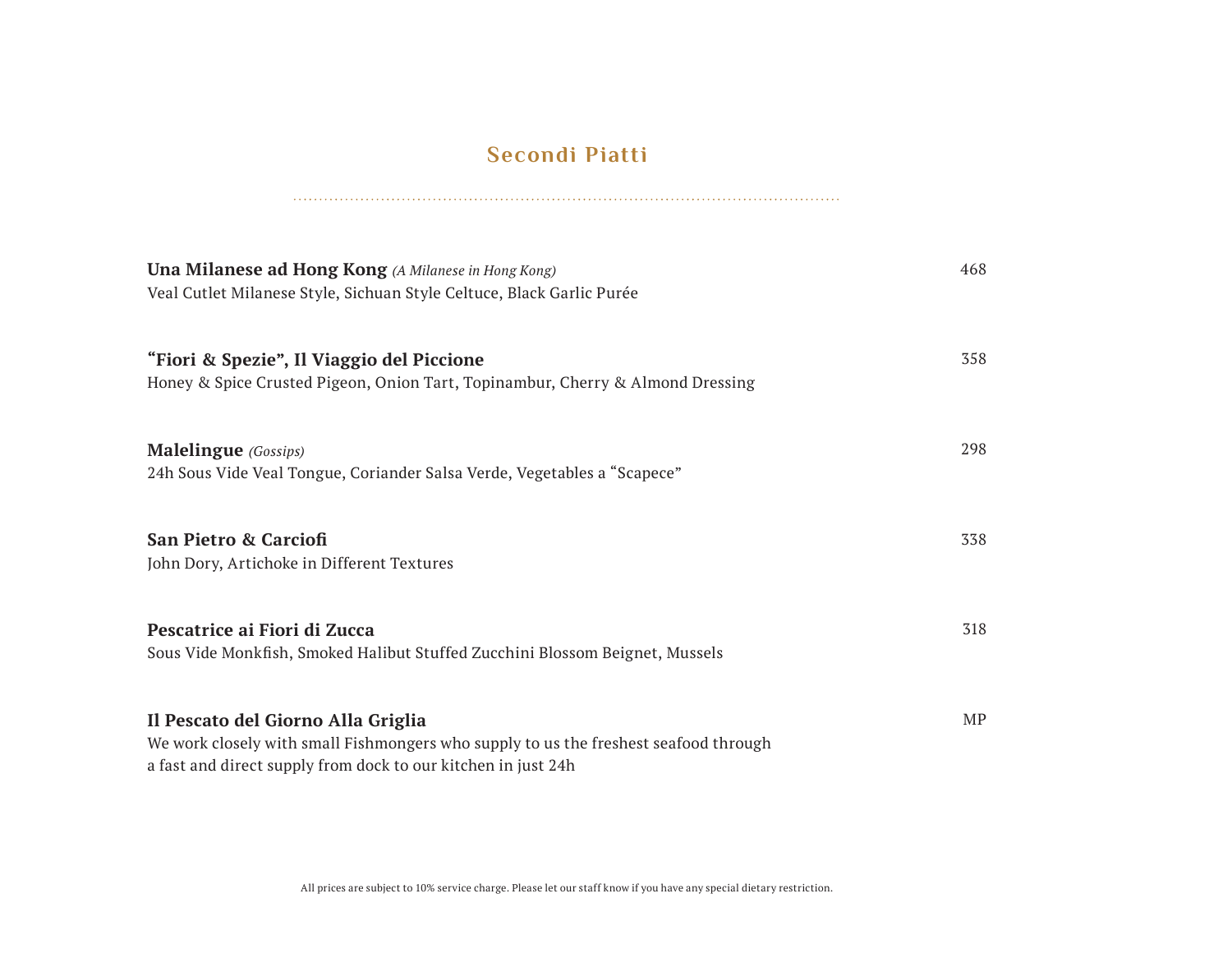# **From the Grill**

| Kagoshima Wagyu Rib Eye A4            | $298/100$ g  |
|---------------------------------------|--------------|
| Under 200g is considered as carpaccio | minimum 200g |

| <b>Australian Black Angus Striploin M5 Black Market by "Rangers Valley"</b> | 218/100g |
|-----------------------------------------------------------------------------|----------|
|                                                                             |          |

### **Le Grandi Portate**

| Subject to availability                                                     |       |
|-----------------------------------------------------------------------------|-------|
| Whole Yellow Skin Chicken                                                   | 1,288 |
| Served with Steamed Rice, Corn, Pumpkin, Lemon Flavour, Crispy Chicken Skin |       |
| 1.5kg sharing for at least $2 \mid 50$ min at least                         |       |
| <b>Whole Line Caught Seabass</b>                                            | MP    |
| Seafood Tomato Sauce, Olives, Capers, Fresh Tomato, Lemon Juice             |       |

*1.5 / 2kg sharing for at least 2 | 40 min at least*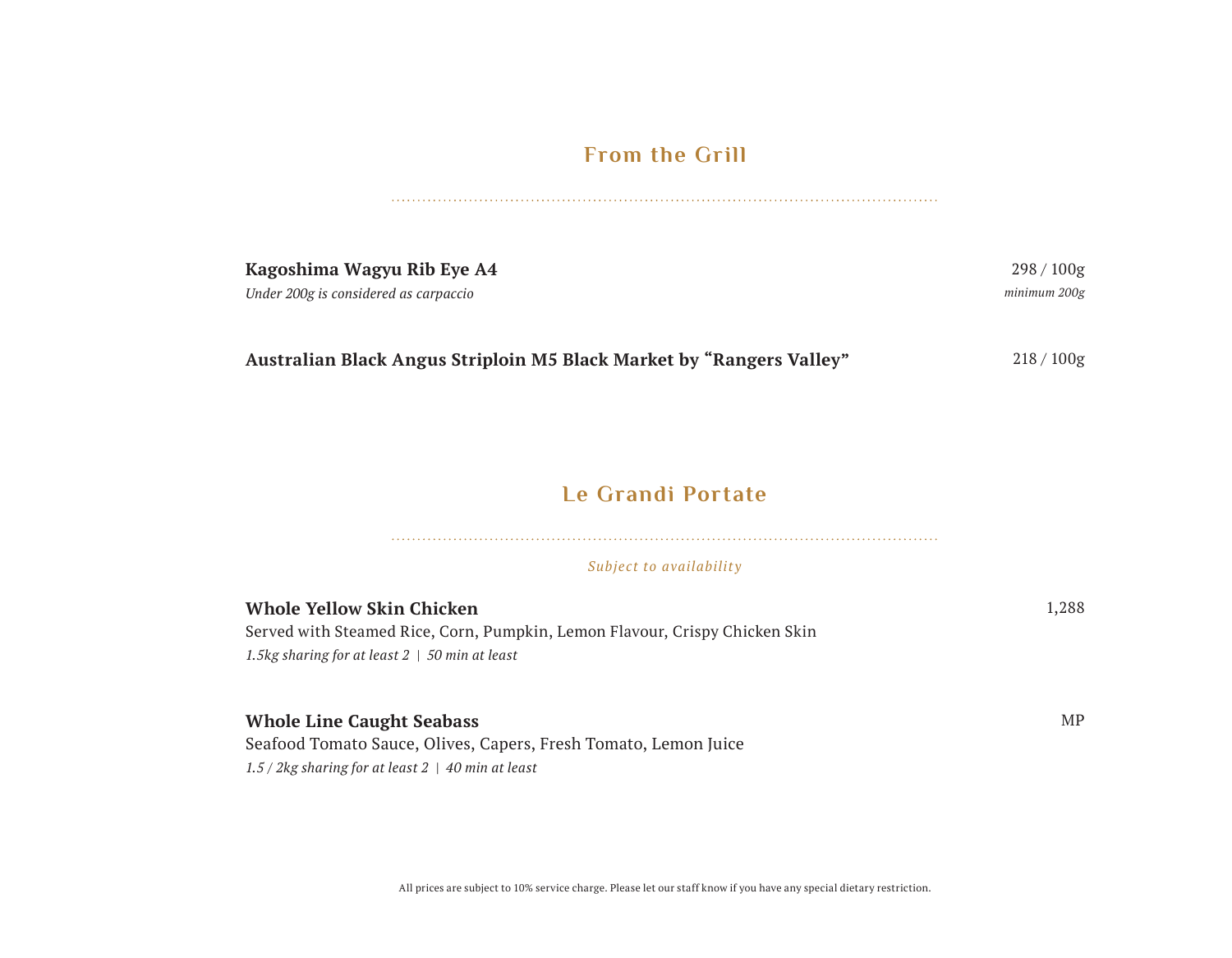### **I Contorni**

| Lampascioni Fritti<br>Apulian Deep Fried Onion                | 98 |
|---------------------------------------------------------------|----|
| Asparagi alla Griglia<br>Grilled Asparagus, Parmigiano Cheese | 98 |
| Purea di Patate al Comté<br>Comté Homemade Potatoes Cream     | 98 |
| La Peperonata<br>Bell Pepper, Onion, Basil, Roasted Tomato    | 98 |